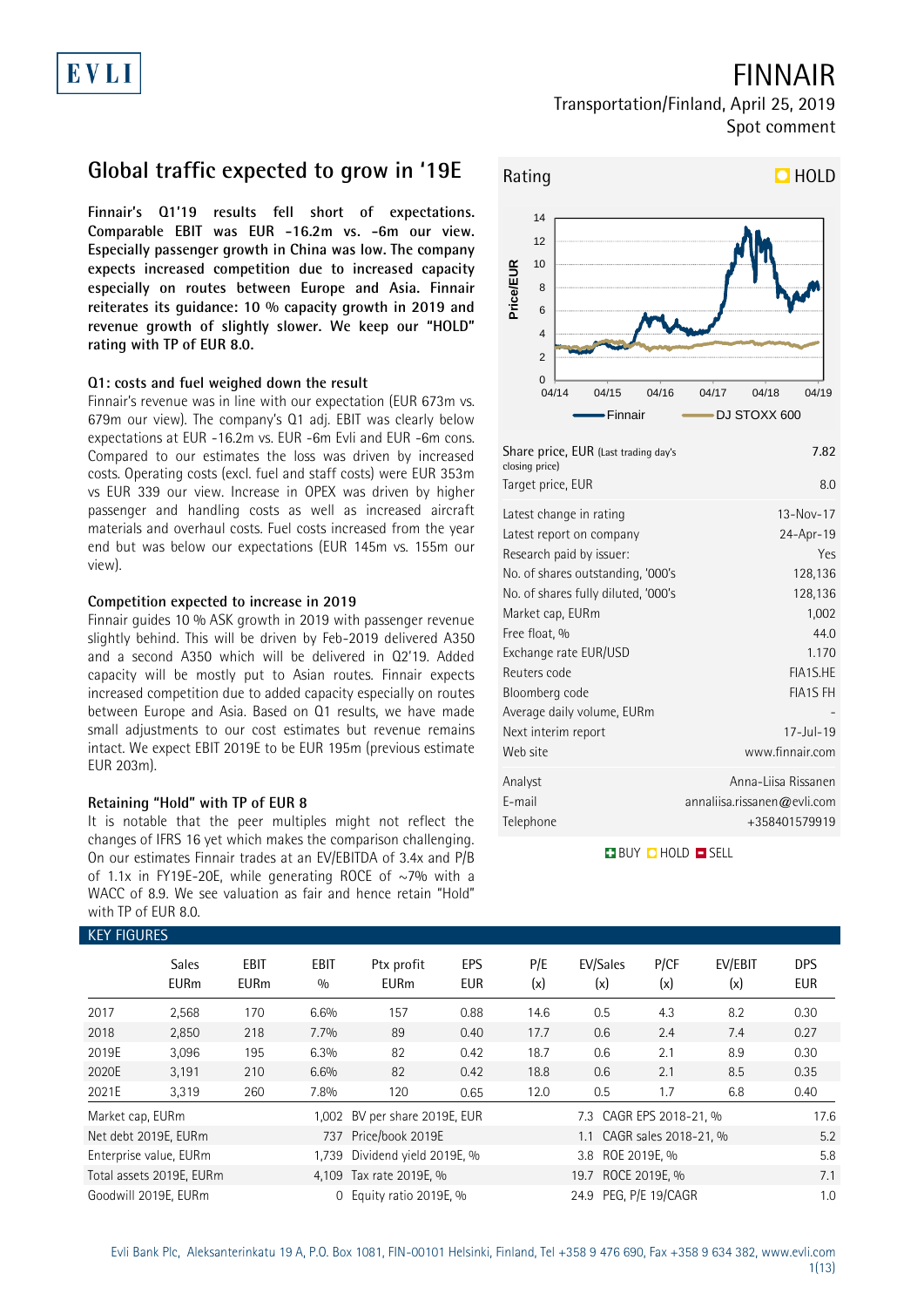Transportation/Finland, April 25, 2019 Spot comment

## Estimates

| <b>FINNAIR</b>             | 2015      | 2016        | 2017       | 2018        | 2019E          | 2019E          | 2019E          | 2019E          | 2019E          |
|----------------------------|-----------|-------------|------------|-------------|----------------|----------------|----------------|----------------|----------------|
| <b>EUR</b> m               | <b>FY</b> | <b>FY</b>   | <b>FY</b>  | FY          | Q <sub>1</sub> | Q <sub>2</sub> | Q <sub>3</sub> | Q <sub>4</sub> | BY             |
| Passengers (thousands)     | 10294     | 10866       | 11905      | 13281       | 3148           | 3797           | 3991           | 3451           | 14387          |
| v/y change                 | 7%        | 6 %         | 10%        | 12%         | 4.96           | 10.96          | 9%             | $9\%$          | 8%             |
| ASK (mkm)                  | 31 836    | 33914       | 36 922     | 42386       | 10 670         | 11989          | 12597          | 11 457         | 46 713         |
| v/y change                 | 3%        | 7%          | 9%         | 15 %        | 10%            | 12.96          | 9%             | $9\%$          | 10 %           |
| RPK (mkm)                  | 25 5 9 2  | 27 065      | 30 749     | 34 660      | 8 3 5 6        | 9733           | 10 642         | 8 8 8 4        | 37 615         |
| v/y change                 | 3%        | 6 %         | 14 %       | 13.96       | 4%             | 10.96          | 9%             | 10%            | 9%             |
| Load factor (RPK/ASK), PLF | 80,4 %    | 79.8%       | 83,3 %     | 81,8 %      | 78,3%          | 81,2%          | 84,5%          | 77,5%          | 80,5 %         |
| y/y change                 | $0,2%-p$  | $-0,6% - p$ | $3,5% - p$ | $-1,5% - p$ | $-4,6% - p$    | $-1,4% - p$    | $0,0% - p$     | $0,6% - p$     | $-1,2%-p$      |
| <b>Total revenue</b>       | 2255      | 2317        | 2569       | 2850        | 673            | 785            | 889            | 748            | 3096           |
| YoY change                 | $-1$ %    | 3 %         | 11 %       | 11 %        | 5 %            | 9 %            | 10 %           | 9 %            | 9 %            |
| Other income               | 85        | 76          | 77         | 74          | 15             | 18             | 18             | 18             | 69             |
| <b>Staff costs</b>         | $-353$    | $-363$      | $-423$     | $-500$      | $-130$         | $-137$         | $-131$         | $-136$         | $-533$         |
| y/y change                 | 2%        | 3%          | 17%        | 18 %        | 5 %            | 3%             | 5 %            | 14%            | 7%             |
| % of revenue               | 16 %      | 16 %        | 16 %       | 18 %        | 19%            | 17.96          | 15 %           | 18%            | 17%            |
| <b>Fuel</b>                | $-596$    | $-492$      | $-472$     | $-581$      | $-145$         | $-167$         | $-180$         | $-166$         | $-658$         |
| y/y change                 | $-10%$    | $-17.96$    | $-4%$      | 23 %        | 14 %           | 15 %           | 1196           | 14%            | 13 %           |
| % of revenue               | 26 %      | 21,00       | 18 %       | 20 %        | 22 %           | 21 %           | 20 %           | 22 %           | 21 %           |
| <b>Other OPEX</b>          | $-1160$   | $-1268$     | $-1314$    | $-1330$     | $-353$         | $-370$         | $-377$         | $-367$         | $-1467$        |
| v/y change                 | 3%        | 9%          | 4%         | $1$ %       | 9%             | 13.96          | 9%             | 10%            | 10 %           |
| % of revenue               | 51 %      | 55 %        | 51 %       | 47 %        | 52 %           | 47 %           | 42 %           | 49 %           | 47%            |
| <b>Comparable EBITDA</b>   | 132       | 161         | 300        | 513         | 60             | 129            | 220            | 96             | 505            |
| Depreciation               | $-108$    | $-106$      | $-129$     | $-294$      | $-76$          | $-78$          | $-78$          | $-78$          | $-310$         |
| <b>Comparable EBIT</b>     | 24        | 55          | 171        | 218         | $-16$          | 51             | 142            | 18             | 195            |
| Comp. EBIT-%               | 1,0,96    | 2,4%        | 6,6 %      | 7,7%        | $-2,4,96$      | 6,5 %          | 16,0 %         | 2,4 %          | 6,3%           |
| IAC & fair value changes   | 98        | 61          | 54         | 38          | $\overline{0}$ | $\mathbf 0$    | 0              | $\overline{0}$ | $\overline{0}$ |
| <b>EBIT</b>                | 122       | 116         | 225        | 256         | $-16$          | 51             | 142            | 18             | 195            |

Sources: Finnair, Evli estimates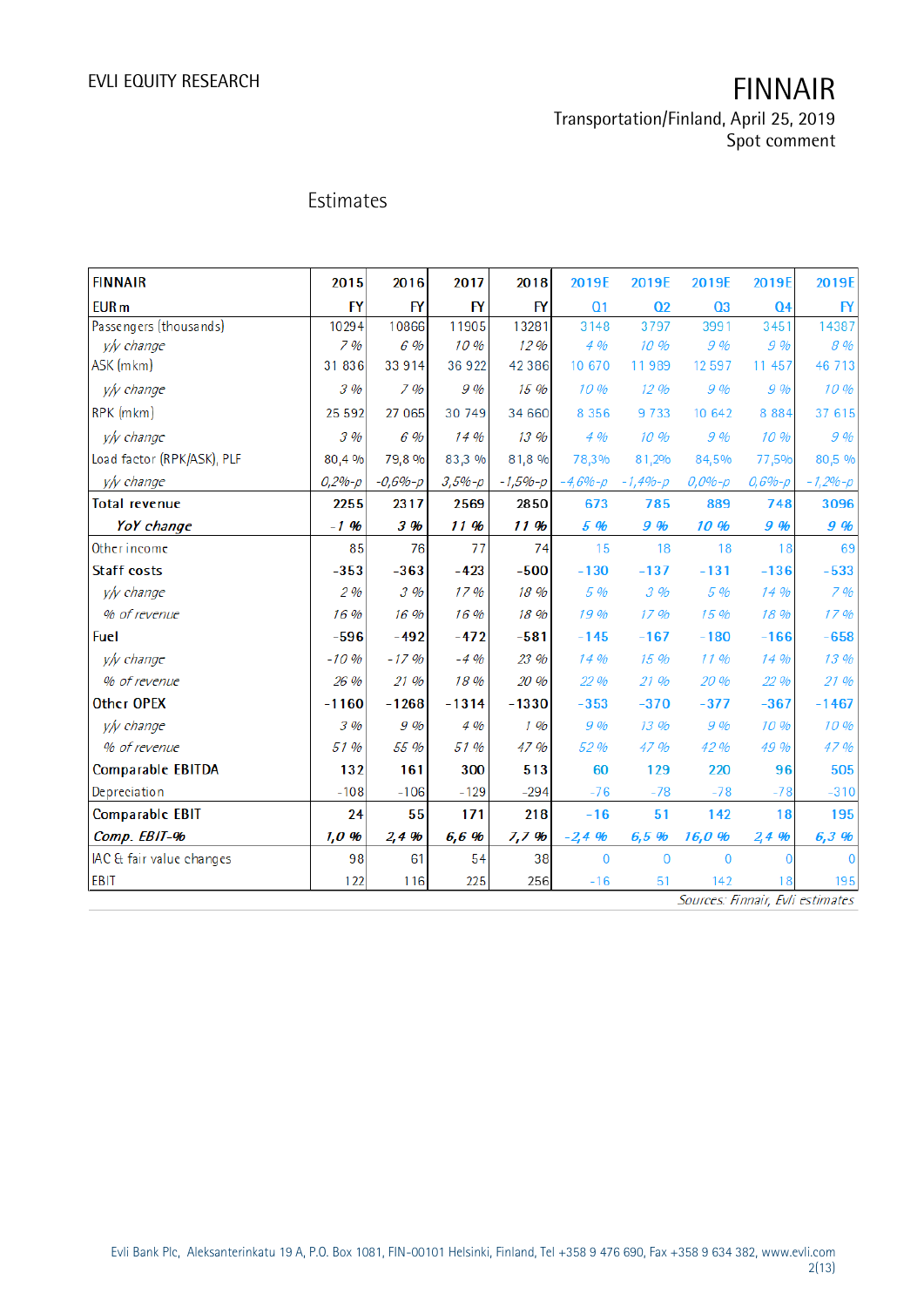# Finnair valuation vs. peers

Our model treats Finnair's EUR 200m hybrid bond as 100% equity. Our estimates exclude IAC and fair value changes, but include hybrid interest.

|                                                        | MCAP     |           | EV/EBITDA EV/EBITDA EV/EBITDA |           | EV/EBIT          | EV/EBIT | EV/EBIT | P/E              | P/E              | P/E              | P/B      | P/B      | P/B    |
|--------------------------------------------------------|----------|-----------|-------------------------------|-----------|------------------|---------|---------|------------------|------------------|------------------|----------|----------|--------|
| <b>FINNAIR PEER GROUP</b>                              | local FX | 19        | 20                            | 21        | 19               | 20      | 21      | 19               | 20               | 21               | 19       | 20       | 21     |
| <b>Primary European peers</b>                          |          |           |                               |           |                  |         |         |                  |                  |                  |          |          |        |
| SAS AB                                                 | 7277     | 5,0x      | 4.4x                          | 3,8x      | 9,6x             | 8,9x    | 7.1x    | 7.1x             | 5.4x             | 4.2x             | 1,1x     | 0.9x     | 0.7x   |
| International Consolidated Airlines Group              | 10599    | 2,8x      | 3,0x                          | 3,0x      | 4.1x             | 4.4x    | 4.4x    | 5,4x             | 5,0x             | 4,6x             | 1,6x     | 1, 3x    | 1,2x   |
| Air France-KLM SA                                      | 4459     | 2.7x      | 2.4x                          | 2,1x      | 8.6x             | 7.2x    | 5.9x    | 6.8x             | 5.7x             | 4.7x             | 1.5x     | 1,2x     | 1,1x   |
| Deutsche Lufthansa AG                                  | 10459    | 3,1x      | 2,9x                          | 2,8x      | 5,8x             | 5,2x    | 4.9x    | 5,3x             | 4.9x             | 4,5x             | 0,9x     | 0,8x     | 0,7x   |
| Norwegian Air Shuttle ASA                              | 5249     | 12.0x     | 10.2x                         | 9,0x      | 99,2x            | 33,3x   | 23,4x   |                  |                  | 10,0x            | 1,5x     | 1,8x     | 1,6x   |
| Other European peers                                   |          |           |                               |           |                  |         |         |                  |                  |                  |          |          |        |
| Aegean Airlines SA                                     | 606      | 2,7x      | 2,6x                          | 2.7x      | 3,8x             | 3,6x    | 3,9x    | 8,9x             | 8,6x             | 7,8x             | 2,0x     | 1,8x     | 1,8x   |
| easyJet plc                                            | 4647     | 6.4x      | 6.0x                          | 5.2x      | 10.0x            | 9.3x    | 7.9x    | 12.7x            | 11.3x            | 9.5x             | 1.4x     | 1, 3x    | 1,2x   |
| Flybe Group PLC                                        |          |           |                               |           |                  |         |         |                  |                  |                  |          |          |        |
| Ryanair Holdings Plc                                   | 13034    | 7.2x      | 5.9x                          | 4,6x      | 11,3x            | 9,0x    | 6.8x    | 12.1x            | 10,0x            | 8,0x             | 2,3x     | 1,9x     |        |
| Wizz Air Holdings Plc                                  | 2470     | 3.4x      | 2.6x                          | 1.5x      | 4.9x             | 3.8x    | 2.6x    | 14.2x            | 11.6x            | 9.9x             | 2.2x     | 1,8x     | 1,8x   |
| <b>North American peers</b>                            |          |           |                               |           |                  |         |         |                  |                  |                  |          |          |        |
| American Airlines Group, Inc.                          | 15263    | 6,3x      | 5.9x                          | 5,3x      | 9.3x             | 8,7x    | 7.9x    | 6,0x             | 5,6x             | 4,9x             | 8,0x     | 3,8x     | 2,4x   |
| Delta Air Lines, Inc.                                  | 37892    | 5.1x      | 4.8x                          | 4.4x      | 7.2x             | 6,8x    | 6,2x    | 8,6x             | 8,0x             | 7,4x             | 2,3x     | 1,9x     | 1,5x   |
| JetBlue Airways Corporation                            | 5474     | 5.1x      | 4.5x                          | 4.0x      | 8,3x             | 7.0x    | 6,1x    | 10.0x            | 8,1x             | 7,0x             | 1.0x     | 0,9x     | 0,8x   |
| Southwest Airlines Co.                                 | 28934    | 6,2x      | 5,5x                          | 5,2x      | 8,6x             | 7,6x    | 7.1x    | 11,4x            | 10,0x            | 8,8x             | 2,4x     | 2,0x     | 1,7x   |
| Spirit Airlines, Inc.                                  | 3990     | 6,4x      | 5.9x                          | 4.9x      | 8,5x             | 8,1x    | 6.8x    | 9,6x             | 8,8x             | 7.7x             | 1,7x     | 1,4x     | 1,2x   |
| United Continental Holdings, Inc.                      | 23163    | 5.3x      | 4.9x                          | 4.7x      | 8,2x             | 7.7x    | 7.1x    | 7.9x             | 7,3x             | 6.4x             | 1,9x     | 1,5x     | 1,3x   |
| WestJet                                                | 2178     | 4,1x      | 3.7x                          | 2,7x      | 11,2x            | 9,3x    | 6,6x    | 12,2x            | 9,5x             | 7,4x             | 0,8x     | 0,8x     | 0,7x   |
| Primary European peers median                          |          | 3,1x      | 3.0x                          | 3,0x      | 8,6x             | 7,2x    | 5,9x    | 6, 1x            | 5,2x             | 4,6x             | 1,5x     | 1,2x     | 1,1x   |
| Finnair (Evli est)*                                    |          | 3.4x      | 3.4x                          | 2.8x      | 8,9x             | 8,5x    | 6.8x    | 18,7x            | 18.8x            | 12,0x            | 1,1x     | 1, 1x    | 1,0x   |
| Finnair discount/premium to primary peer group median* |          | 10 %      | 12 96                         | $-696$    | 496              | 1796    | 16 %    | 204 %            | 26196            | 163 %            | $-29.9b$ | $-1196$  | $-796$ |
|                                                        |          | Div yield |                               | Div yield | EBIT-%           | EBIT-%  | EBIT-%  | ROCE-%           | ROCE-%           | ROCE-%           | ROE-%    | ROE-%    | ROE-%  |
| <b>FINNAIR PEER GROUP</b>                              | Ticker   | 19        | Div yield<br>20               | 21        | 19               | 20      | 21      | 19               | 20               | 21               | 19       | 20       | 21     |
| <b>Primary European peers</b>                          |          |           |                               |           |                  |         |         |                  |                  |                  |          |          |        |
| SAS AB                                                 | SAS-SE   | 0,0%      | 0.0%                          | 0.0%      | 3,9%             | 5,2%    | 6.1%    | 8.4%             | 10.1%            | 11,3%            | 15,5%    | 16,6%    | 17,2%  |
| International Consolidated Airlines Group              | IAG-GB   | 5,0%      | 5,1%                          | 5,6%      | 12,5%            | 12,7%   | 13,0%   | 17,1%            | 17,3%            | 17,1%            | 28,7%    | 26,0%    | 25,9%  |
| Air France-KLM SA                                      | AF-FR    | 0,3%      | 0,8%                          | 1,4%      | 4,8%             | 5,2%    | 5,9%    | 7,3%             | 7,9%             | 9,5%             | 22,0%    | 20,8%    | 23,1%  |
| Deutsche Lufthansa AG                                  | LHA-DE   | 3,9%      | 4.3%                          | 4,6%      | 7,3%             | 7,7%    | 8,2%    | 11,5%            | 11,8%            | 12,0%            | 16,9%    | 16,0%    | 16,0%  |
| Norwegian Air Shuttle ASA                              | NAS-NO   | 0,0%      | 0,1%                          | 0,4%      | 1,6%             | 4,8%    | 6,9%    | 1,0%             | 3,1%             | 4,6%             | $-50,8%$ | $-11,7%$ | 15,9%  |
| Other European peers                                   |          |           |                               |           |                  |         |         |                  |                  |                  |          |          |        |
| Aegean Airlines SA                                     | AEGN-GR  | 5.8%      | 6.0%                          | 7.1%      | 8.3%             | $9.0\%$ | 10.0%   | 14.7%            | 16.3%            | 18.1%            | 22.6%    | 21.3%    | 23,2%  |
| easyJet plc                                            | EZJ-GB   | 4,1%      | 4,6%                          | 5,5%      | 7,6%             | 7,8%    | 8,8%    | 8,9%             | 9,1%             | 10,1%            | 10,6%    | 11,1%    | 12,1%  |
| Flybe Group PLC                                        | FLYB-GB  |           |                               |           |                  |         |         |                  |                  |                  |          |          |        |
| Ryanair Holdings Plc                                   | RY 4C-IE | 0.2%      | 0.2%                          | $0.0\%$   | 14,5%            | 16,1%   | 18,0%   | 12,7%            | 14,2%            | 15,0%            | 18,6%    | 18,9%    |        |
| Wizz Air Holdings Plc                                  | WIZZ-GB  | 0,0%      | $0.0\%$                       | $0,0\%$   | 14,5%            | 15,2%   | 14,5%   | 18,3%            | 20,4%            |                  | 15,9%    | 15,7%    | 18,1%  |
| <b>North American peers</b>                            |          |           |                               |           |                  |         |         |                  |                  |                  |          |          |        |
| American Airlines Group, Inc.                          | AAL-US   | 1,2%      | 1,2%                          | 1,2%      | 8,8%             | 8,5%    | 8,5%    | 9,5%             | 9.5%             | 10,5%            | 132,0%   | 68,6%    | 49,7%  |
| Delta Air Lines, Inc.                                  | DAL-US   | 2,4%      | 2,7%                          | 3,0%      | 13,4%            | 13,0%   | 13,2%   | 14,7%            | 14,3%            | 14,8%            | 27,2%    | 23,4%    | 20,4%  |
| JetBlue Airways Corporation                            | JBLU-US  | 0,0%      | 5,5%                          | $0,0\%$   | 10,0%            | 11,0%   | 11,9%   | 9,4%             | 10,3%            | 11,5%            | 10,3%    | 11,1%    | 10,9%  |
| Southwest Airlines Co.                                 | LUV-US   | 1,3%      | 1.5%                          | 1.9%      | 14,3%            | 14,6%   | 14,4%   | 17,4%            | 18,1%            | 19.9%            | 20,8%    | 20,4%    | 18,8%  |
| Spirit Airlines, Inc.                                  | SAVE-US  | 0,0%      | 1,7%                          | $0,0\%$   | 15,4%            | 14,5%   | 14,6%   | 12,4%            | 11,5%            | 11,3%            | 18,0%    | 16,4%    | 15,8%  |
| United Continental Holdings, Inc.                      | UAL-US   | 0,0%      | $0,0\%$                       | $0,0\%$   | 9,9%             | 9,7%    | 9,9%    | 11,3%            | 10,9%            | 11,2%            | 23,9%    | 21,1%    | 20,6%  |
| WestJet                                                | W JA-CA  | 2,9%      | 2,9%                          | 2,9%      | 5,7%             | 6,5%    | 7,6%    | 5,9%             | 7,1%             |                  | 6.8%     | 8,2%     | 9,6%   |
| Primary European peers median                          |          | 0,3%      | 0,8%                          | 1,4%      | 4,8%             | 5,2%    | 6,9%    | 8,4%             |                  | 10, 1 % 11, 3 %  | 16,9%    | 16,6%    | 17,2%  |
| $E$ innair (Euli act)t                                 | E[A1C]E  | 2.98      | 4.5 <sub>0</sub>              | E 104     | c <sub>204</sub> | c ch    | 7.0%    | 7.1 <sup>0</sup> | 7.2 <sup>0</sup> | 0.0 <sub>0</sub> | r of u   | E CM     | 0.04   |

Note: Our model treats Finnair's EUR 200m hybrid bond as 100% equity. Our estimates exclude IAC and fair value changes, but include hybrid interest. Source: Factset, Evli Research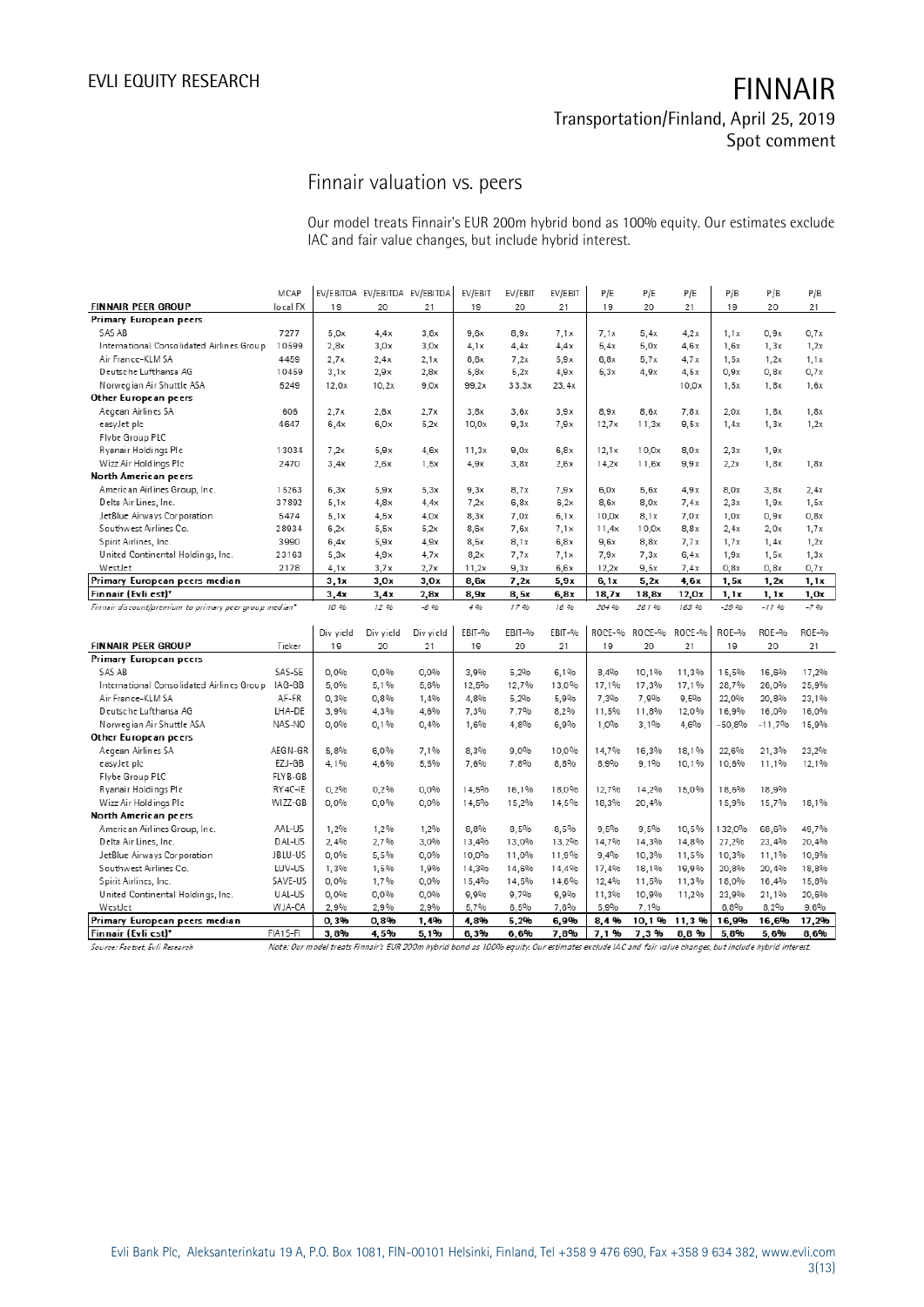### Fuel price

Fuel price has increased from the year end 2018. Fuel costs increased by 14 % from Q1'18. Finnair hedges its fuel purchases for 24 months forward on a rolling basis, with the degree of hedging decreasing towards the end of the hedging period.



### Finnair valuation vs. own 3yr history

Our TP of EUR 8 values the shares close to Finnair's 3yr historical average NTM EV/EBITDA (3.2x) and P/E (10.4x) levels on our FY19E estimates.



#### Evli Bank Plc, Aleksanterinkatu 19 A, P.O. Box 1081, FIN-00101 Helsinki, Finland, Tel +358 9 476 690, Fax +358 9 634 382, [www.evli.com](http://www.evli.com/) 4(13)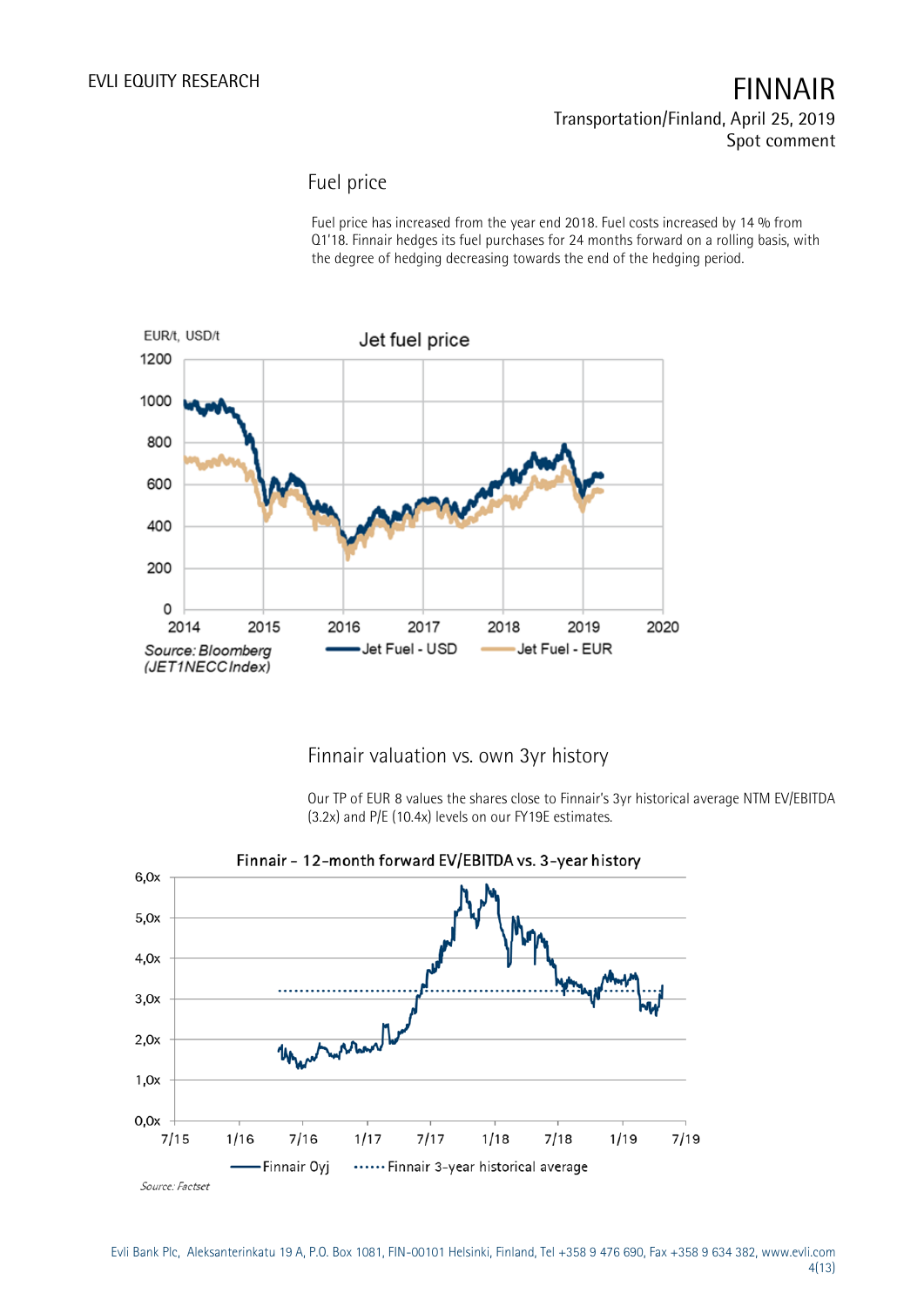# EVLI EQUITY RESEARCH **FINNAIR** Transportation/Finland, April 25, 2019

| VALUATION RESULTS        | <b>BASE CASE DETAILS</b>   | <b>VALUATION ASSUMPTIONS</b> | ASSUMPTIONS FOR WACC           |      |
|--------------------------|----------------------------|------------------------------|--------------------------------|------|
| Current share price      | 7.82 PV of Free Cash Flow  | 1,318 Long-term growth, %    | 2.0 Risk-free interest rate, % | 2.25 |
| DCF share value          | 14.40 PV of Horizon value  | 1,269 WACC, %                | 8.9 Market risk premium, %     | 5.8  |
| Share price potential, % | 84.1 Unconsolidated equity | 0 Spread, %                  | 0.5 Debt risk premium, %       | 2.8  |
| Maximum value            | 15.9 Marketable securities | 1,067 Minimum WACC, %        | 8.4 Equity beta coefficient    | 1.20 |
| Minimum value            | 13.1 Debt - dividend       | -1,809 Maximum WACC, %       | 9.4 Target debt ratio, %       | 20   |
| Horizon value, %         | 49.1 Value of stock        | 1,845 Nr of shares, Mn       | 128.1 Effective tax rate, %    | 25   |

| DCF valuation, EURm         | 2018    | 2019E          | 2020E       | 2021E   | 2022E    | 2023E       | 2024E        | 2025E       | 2026E          | 2027E   | 2028E   | Horizon          |
|-----------------------------|---------|----------------|-------------|---------|----------|-------------|--------------|-------------|----------------|---------|---------|------------------|
| Net sales                   | 2,850   | 3,096          | 3,191       | 3,319   | 3,435    | 3,503       | 3,574        | 3,645       | 3,718          | 3,792   | 3,868   | 3,945            |
| Sales growth, %             | 11.0    | 8.6            | 3.1         | 4.0     | 3.5      | 2.0         | 2.0          | 2.0         | 2.0            | 2.0     | 2.0     | 2.0 <sup>°</sup> |
| Operating income (EBIT)     | 218     | 195            | 210         | 260     | 275      | 245         | 250          | 244         | 249            | 254     | 259     | 264              |
| EBIT margin, %              | 7.7     | 6.3            | 6.6         | 7.8     | 8.0      | 7.0         | 7.0          | 6.7         | 6.7            | 6.7     | 6.7     | 6.7              |
| + Depreciation+amort.       | 294     | 310            | 320         | 377     | 382      | 348         | 328          | 310         | 296            | 293     | 290     |                  |
| - Income taxes              | -89     | $-38$          | $-42$       | $-52$   | $-55$    | $-49$       | $-50$        | -49         | $-50$          | $-51$   | $-52$   |                  |
| - Change in NWC             | 50      |                | $\mathbf 0$ |         | $\Omega$ | $\mathbf 0$ | 0            | 0           | $\overline{0}$ | 0       | 0       |                  |
| NWC / Sales, %              | $-26.3$ | $-24.2$        | $-23.5$     | $-22.6$ | $-21.9$  | $-21.4$     | $-21.0$      | $-20.6$     | $-20.2$        | $-19.8$ | $-19.5$ |                  |
| + Change in other liabs     | $-91$   | $\overline{0}$ | $\mathbf 0$ | 0       | $\Omega$ | $\mathbf 0$ | $\mathbf{0}$ | $\mathbf 0$ | $\overline{0}$ | 0       | 0       |                  |
| - Capital Expenditure       | $-106$  | $-360$         | $-380$      | $-400$  | $-270$   | $-260$      | $-250$       | $-250$      | $-280$         | $-280$  | $-290$  | $-296$           |
| Investments / Sales, %      | 3.7     | 11.6           | 11.9        | 12.1    | 7.9      | 7.4         | 7.0          | 6.9         | 7.5            | 7.4     | 7.5     | 7.5              |
| - Other items               | $-103$  | $-13$          | $-13$       | $-13$   | -13      | $-13$       | $-13$        | $-13$       | $-13$          | $-13$   | $-13$   |                  |
| $=$ Unlevered Free CF (FCF) | 174     | 95             | 96          | 173     | 320      | 272         | 266          | 243         | 203            | 203     | 195     | 2,891            |
| $=$ Discounted FCF (DFCF)   |         | 90             | 83          | 137     | 234      | 183         | 164          | 138         | 106            | 97      | 85      | 1,269            |
|                             |         |                |             |         |          |             |              |             |                |         |         |                  |
| $=$ DFCF min WACC           |         | 90             | 84          | 139     | 238      | 187         | 168          | 142         | 110            | 101     | 89      | 1,431            |
| $=$ DFCF max WACC           |         | 90             | 83          | 136     | 230      | 179         | 160          | 134         | 102            | 93      | 82      | 1,131            |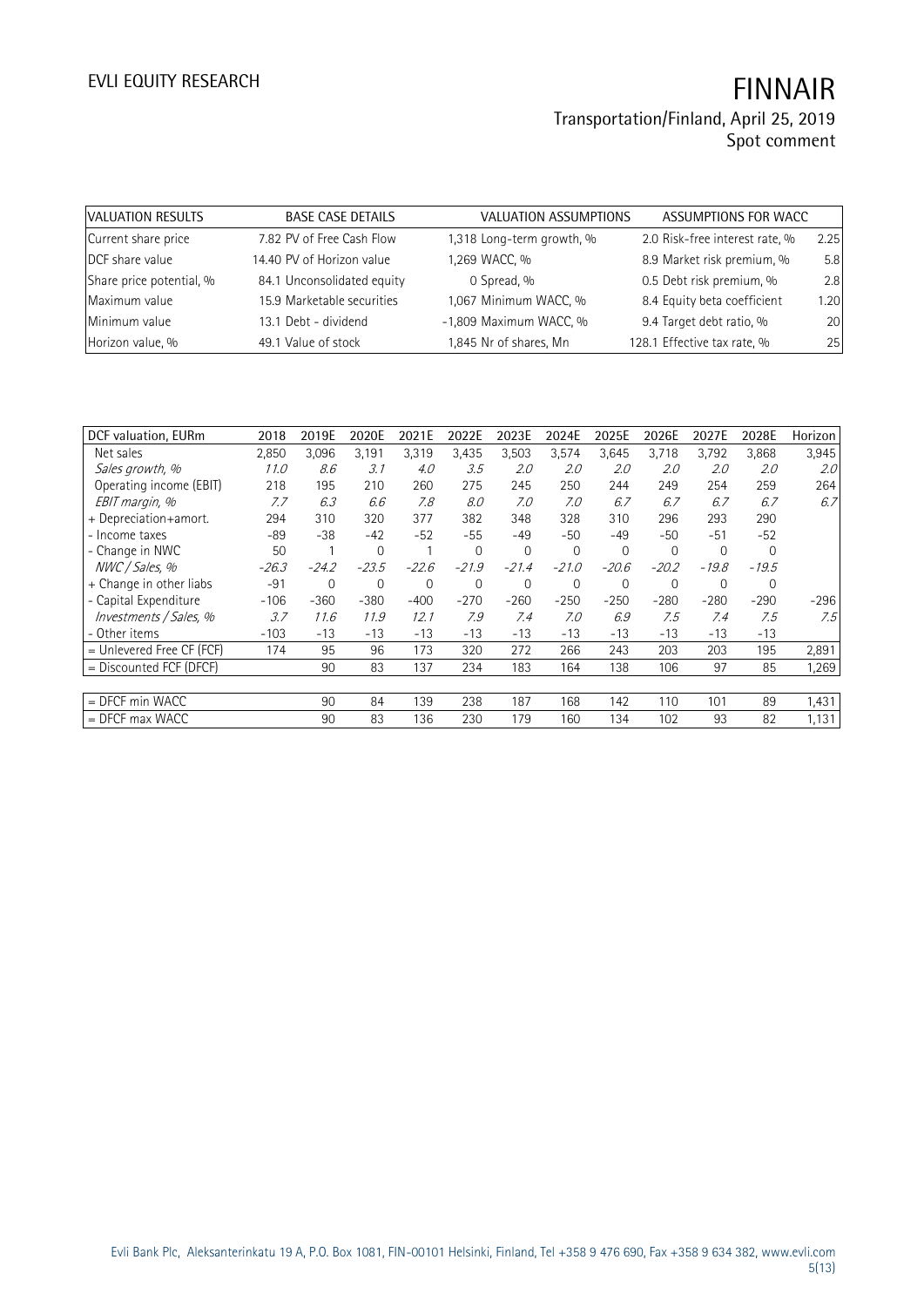| <b>INTERIM FIGURES</b>               |              |         |        |          |        |         |         |         |                |        |        |        |
|--------------------------------------|--------------|---------|--------|----------|--------|---------|---------|---------|----------------|--------|--------|--------|
| EVLI ESTIMATES, EURm                 | 201801       | 201802  | 201803 | 201804   | 2018   | 201901  | 2019Q2E | 2019Q3E | 2019Q4E        | 2019E  | 2020E  | 2021E  |
| Net sales                            | 641          | 718     | 807    | 684      | 2,850  | 673     | 785     | 889     | 748            | 3.096  | 3,191  | 3,319  |
| EBITDA                               | 87           | 131     | 191    | 104      | 513    | 60      | 129     | 220     | 96             | 505    | 530    | 637    |
| EBITDA margin (%)                    | 13.5         | 18.2    | 23.7   | 15.2     | 18.0   | 8.9     | 16.4    | 24.8    | 12.9           | 16.3   | 16.6   | 19.2   |
| EBIT                                 | 15           | 59      | 118    | 27       | 218    | $-16$   | 51      | 142     | 18             | 195    | 210    | 260    |
| EBIT margin (%)                      | 2.3          | 8.2     | 14.6   | 3.9      | 7.7    | $-2.4$  | 6.5     | 16.0    | 2.4            | 6.3    | 6.6    | 7.8    |
| Net financial items                  | $\mathbf{0}$ | $-70$   | $-28$  | $-31$    | $-129$ | $-31$   | $-28$   | $-27$   | $-27$          | $-113$ | $-128$ | $-140$ |
| Pre-tax profit                       | 15           | $-11$   | 90     | $-4$     | 89     | $-47$   | 23      | 115     | $-9$           | 82     | 82     | 120    |
| Tax                                  | $-3$         | 4       | $-18$  | -9       | $-26$  | 10      | $-5$    | $-23$   | $\overline{2}$ | $-16$  | $-16$  | $-24$  |
| Tax rate (%)                         | 22.8         | 35.5    | 19.5   | $-191.1$ | 28.6   | 20.6    | 20.0    | 20.0    | 20.0           | 19.7   | 20.0   | 20.0   |
| Net profit                           | 8            | $-10$   | 70     | $-16$    | 51     | $-41$   | 15      | 89      | $-10$          | 54     | 53     | 83     |
| EPS                                  | 0.06         | $-0.08$ | 0.54   | $-0.13$  | 0.40   | $-0.32$ | 0.12    | 0.70    | $-0.08$        | 0.42   | 0.42   | 0.65   |
| EPS adjusted (diluted no. of shares) | 0.06         | $-0.08$ | 0.54   | $-0.13$  | 0.40   | $-0.32$ | 0.12    | 0.70    | $-0.08$        | 0.42   | 0.42   | 0.65   |
| Dividend per share                   | 0.00         | 0.00    | 0.00   | 0.00     | 0.27   | 0.00    | 0.00    | 0.00    | 0.00           | 0.30   | 0.35   | 0.40   |
| SALES, EURm                          |              |         |        |          |        |         |         |         |                |        |        |        |
| Group total                          | 641          | 718     | 807    | 684      | 2,850  | 673     | 785     | 889     | 748            | 3,096  | 3,191  | 3,319  |
| Total                                | 641          | 718     | 807    | 684      | 2,850  | 673     | 785     | 889     | 748            | 3,096  | 3,191  | 3,319  |
| SALES GROWTH, Y/Y %                  |              |         |        |          |        |         |         |         |                |        |        |        |
| Group total                          | 15.6         | 13.4    | 9.7    | 5.9      | 11.0   | 5.0     | 9.3     | 10.2    | 9.5            | 8.6    | 3.1    | 4.0    |
| Total                                | 15.6         | 13.4    | 9.7    | 5.9      | 11.0   | 5.0     | 9.3     | 10.2    | 9.5            | 8.6    | 3.1    | $4.0$  |
| EBIT, EURm                           |              |         |        |          |        |         |         |         |                |        |        |        |
| Group total                          | 15           | 59      | 118    | 27       | 218    | $-16$   | 51      | 142     | 18             | 195    | 210    | 260    |
| Total                                | 15           | 59      | 118    | 27       | 218    | $-16$   | 51      | 142     | 18             | 195    | 210    | 260    |
| EBIT margin, %                       |              |         |        |          |        |         |         |         |                |        |        |        |
| Group total                          | 2.3          | 8.2     | 14.6   | 3.9      | 7.7    | $-2.4$  | 6.5     | 16.0    | 2.4            | 6.3    | 6.6    | 7.8    |
| Total                                | 2.3          | 8.2     | 14.6   | 3.9      | 7.7    | $-2.4$  | 6.5     | 16.0    | 2.4            | 6.3    | 6.6    | 7.8    |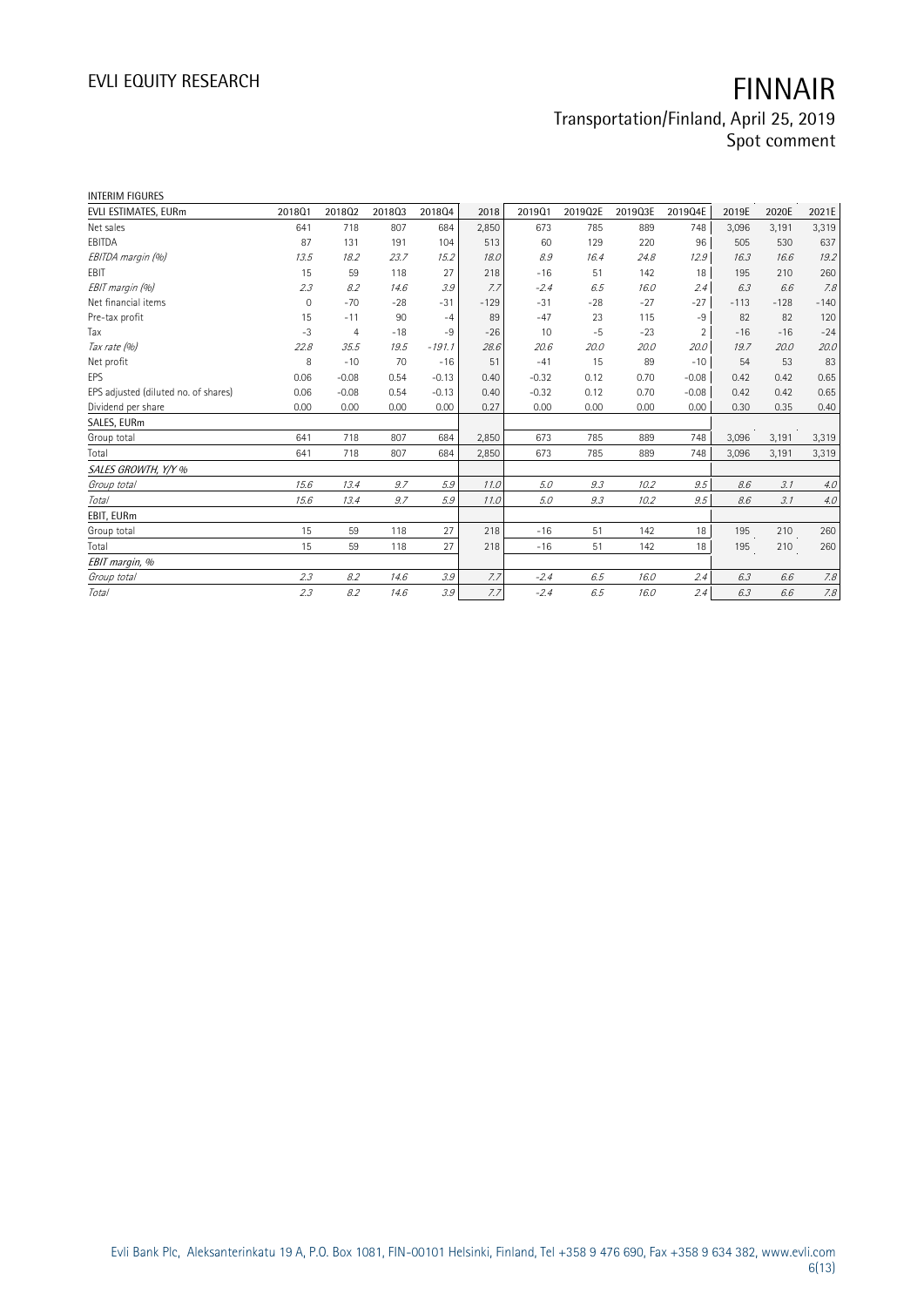| INCOME STATEMENT, EURm                   | 2014                | 2015                | 2016                       | 2017                | 2018                        | 2019E                    | 2020E               | 2021E          |
|------------------------------------------|---------------------|---------------------|----------------------------|---------------------|-----------------------------|--------------------------|---------------------|----------------|
| Sales                                    | 2,285               | 2,255               | 2,317                      | 2,568               | 2,850                       | 3,096                    | 3,191               | 3,319          |
| Sales growth (%)                         | $-4.8$              | $-1.3$              | 2.8                        | 10.9                | 11.0                        | 8.6                      | 3.1                 | 4.0            |
| Costs                                    | $-2,187$            | $-2,123$            | $-2,156$                   | $-2,269$            | $-2,337$                    | $-2,590$                 | $-2,661$            | $-2,682$       |
| Reported EBITDA                          | 98                  | 132                 | 161                        | 300                 | 513                         | 505                      | 530                 | 637            |
| Extraordinary items in EBITDA            | $\mathbf 0$         | $\mathbf 0$         | $\mathsf{O}\xspace$        | $\mathsf{O}\xspace$ | $\mathbf 0$                 | $\mathsf{O}\xspace$      | $\mathbf 0$         | $\mathbf 0$    |
| EBITDA margin (%)                        | 4.3                 | 5.8                 | 6.9                        | 11.7                | 18.0                        | 16.3                     | 16.6                | 19.2           |
| Depreciation                             | $-134$              | $-108$              | $-106$                     | $-129$              | $-294$                      | $-310$                   | $-320$              | $-377$         |
| EBITA                                    | $-36$               | 24                  | 55                         | 170                 | 218                         | 195                      | 210                 | 260            |
| Goodwill amortization / writedown        | $\mathbf 0$         | $\mathbf 0$         | $\mathbb O$                | $\mathsf{O}\xspace$ | $\mathbf 0$                 | $\mathsf{O}\xspace$      | $\mathbf 0$         | $\mathbf 0$    |
| Reported EBIT                            | $-36$               | 24                  | 55                         | 170                 | 218                         | 195                      | 210                 | 260            |
| EBIT margin (%)                          | $-1.6$              | 1.1                 | 2.4                        | 6.6                 | 7.7                         | 6.3                      | 6.6                 | 7.8            |
| Net financials                           | $-27$               | $-8$                | $-10$                      | $-14$               | $-129$                      | $-113$                   | $-128$              | $-140$         |
| Pre-tax profit                           | $-63$               | 15                  | 45                         | 157                 | 89                          | 82                       | 82                  | 120            |
| Extraordinary items                      | $\mathbf 0$         | $-11$               | $-1$                       | $-1$                | $\mathbf 0$                 | $\mathsf{O}\xspace$      | $\mathbf 0$         | $\mathbf 0$    |
| Taxes                                    | 13                  | $-3$                | -9                         | $-31$               | $-26$                       | $-16$                    | $-16$               | $-24$          |
| Minority shares                          | $\mathbf 0$         | $\mathbf 0$         | 0                          | $\mathbf 0$         | $\mathsf{O}\xspace$         | $\mathbb O$              | $\mathbb O$         | $\overline{0}$ |
| Net profit                               | $-51$               | $-18$               | 19                         | 112                 | 51                          | 54                       | 53                  | 83             |
| <b>BALANCE SHEET, EURm</b>               |                     |                     |                            |                     |                             |                          |                     |                |
| Assets                                   |                     |                     |                            |                     |                             |                          |                     |                |
| Fixed assets                             | 1,053               | 957                 | 1,189                      | 1,446               | 2,545                       | 2,595                    | 2,655               | 2,679          |
| % of sales                               | 46                  | 42                  | 51                         | 56                  | 89                          | 84                       | 83                  | 81             |
| Goodwill                                 | $\mathbf 0$         | $\mathbf 0$         | $\mathsf{O}\xspace$        | $\mathsf{O}\xspace$ | $\mathbf 0$                 | $\mathsf{O}\xspace$      | $\mathbf 0$         | $\mathbf 0$    |
| % of sales                               | 0                   | 0                   | 0                          | 0                   | 0                           | 0                        | 0                   | 0              |
| Inventory                                | 15                  | 12                  | 15                         | 17                  | 121                         | 131                      | 135                 | 141            |
| % of sales                               | $\mathcal{I}$       | $\mathcal I$        | $\boldsymbol{\mathcal{I}}$ | $\mathcal{I}$       | $\overline{4}$              | $\overline{4}$           | $\sqrt{4}$          | $\overline{4}$ |
| Receivables                              | 358                 | 364                 | 512                        | 460                 | 210                         | 224                      | 229                 | 235            |
| % of sales                               | 16                  | 16                  | 22                         | 18                  | $\overline{7}$              | $\overline{7}$           | 7                   | $\overline{z}$ |
| Liquid funds                             | 426                 | 708                 | 814                        | 965                 | 1,067                       | 1,159                    | 1,195               | 1,243          |
| % of sales                               | 19                  | 31                  | 35                         | 38                  | 37                          | 37                       | 37                  | 37             |
| Total assets<br>Liabilities              | 1,885               | 2,050               | 2,529                      | 2,887               | 3,944                       | 4,109                    | 4,215               | 4,297          |
| Equity                                   | 514                 | 727                 | 857                        | 1,016               | 918                         | 937                      | 952                 | 990            |
| % of sales                               | 23                  | 32                  | 37                         | $40\,$              | 32                          | 30                       | 30                  | 30             |
| Deferred taxes                           | $\mathbb O$         | $\mathbf 0$         | 33                         | 74                  | 48                          | 48                       | 48                  | 48             |
| % of sales                               | 0                   | $\mathcal O$        | $\mathcal I$               | 3                   | $\mathcal{L}_{\mathcal{L}}$ | $\overline{\mathcal{L}}$ | $\mathcal{I}$       | $\mathcal I$   |
| Interest bearing debt                    | 428                 | 346                 | 718                        | 719                 | 1,774                       | 1,897                    | 1,977               | 2,009          |
| % of sales                               | 19                  | 15                  | 31                         | 28                  | 62                          | 61                       | 62                  | 61             |
| Non-interest bearing current liabilities | 601                 | 682                 | 519                        | 566                 | 285                         | 310                      | 320                 | 332            |
| % of sales                               | 26                  | 30                  | 22                         | 22                  | 10                          | 10                       | 10                  | 10             |
| Other interest free debt                 | 246                 | 201                 | 339                        | 428                 | 811                         | 811                      | 811                 | 811            |
| % of sales                               | 11                  | $\mathcal G$        | 15                         | 17                  | 28                          | 26                       | 25                  | 24             |
| Total liabilities                        | 1,885               | 2,050               | 2,529                      | 2,887               | 3,944                       | 4,109                    | 4,215               | 4,297          |
| CASH FLOW, EURm                          |                     |                     |                            |                     |                             |                          |                     |                |
| + EBITDA                                 | 98                  | 132                 | 161                        | 300                 | 513                         | 505                      | 530                 | 637            |
| - Net financial items                    | $-27$               | $-8$                | $-10$                      | $-14$               | $-129$                      | $-113$                   | $-128$              | $-140$         |
| - Taxes                                  | $\mathsf{O}\xspace$ | $\mathsf{O}\xspace$ | 33                         | $-1$                | $-52$                       | $-16$                    | $-16$               | $-24$          |
| - Increase in Net Working Capital        | $-33$               | 43                  | 56                         | 57                  | 50                          | $\mathbf{1}$             | $\mathbf 0$         | $\overline{1}$ |
| $+/-$ Other                              | $-15$               | 5                   | $-19$                      | 40                  | $\mathbf{1}$                | $-13$                    | $-13$               | $-13$          |
| = Cash flow from operations              | 23                  | 171                 | 220                        | 382                 | 383                         | 365                      | 374                 | 461            |
| - Capex                                  | $-146$              | $-81$               | $-486$                     | $-394$              | $-320$                      | $-360$                   | $-380$              | $-400$         |
| - Acquisitions                           | $\mathsf{O}\xspace$ | $\mathbf 0$         | $\mathsf{O}\xspace$        | $\mathsf{O}\xspace$ | $\mathsf{O}\xspace$         | $\mathbb O$              | $\mathsf{O}\xspace$ | 0              |
| + Divestments                            | 268                 | 448                 | 153                        | 157                 | 214                         | $\mathbb O$              | $\mathbf 0$         | $\mathbf 0$    |
| = Net cash flow                          | 144                 | 538                 | $-113$                     | 146                 | 277                         | $\sqrt{5}$               | $-6$                | 61             |
| +/- Change in interest-bearing debt      | $-165$              | $-81$               | 372                        | $\mathbf{1}$        | 1,056                       | 123                      | 81                  | 32             |
| +/- New issues/buybacks                  | 143                 | 231                 | 110                        | 60                  | $-110$                      | $\mathbb O$              | $\mathbf 0$         | $\mathbf 0$    |
| - Paid dividend                          | $\mathsf{O}\xspace$ | $\mathbf 0$         | $\mathsf{O}\xspace$        | $-13$               | $-38$                       | $-35$                    | $-38$               | $-45$          |
| +/- Change in loan receivables           | $-107$              | $-291$              | -167                       | 79                  | $-91$                       | $\mathbb O$              | $\boldsymbol{0}$    | 0              |
| Change in cash                           | 15                  | 397                 | 202                        | 273                 | 1,094                       | 92                       | 36                  | 48             |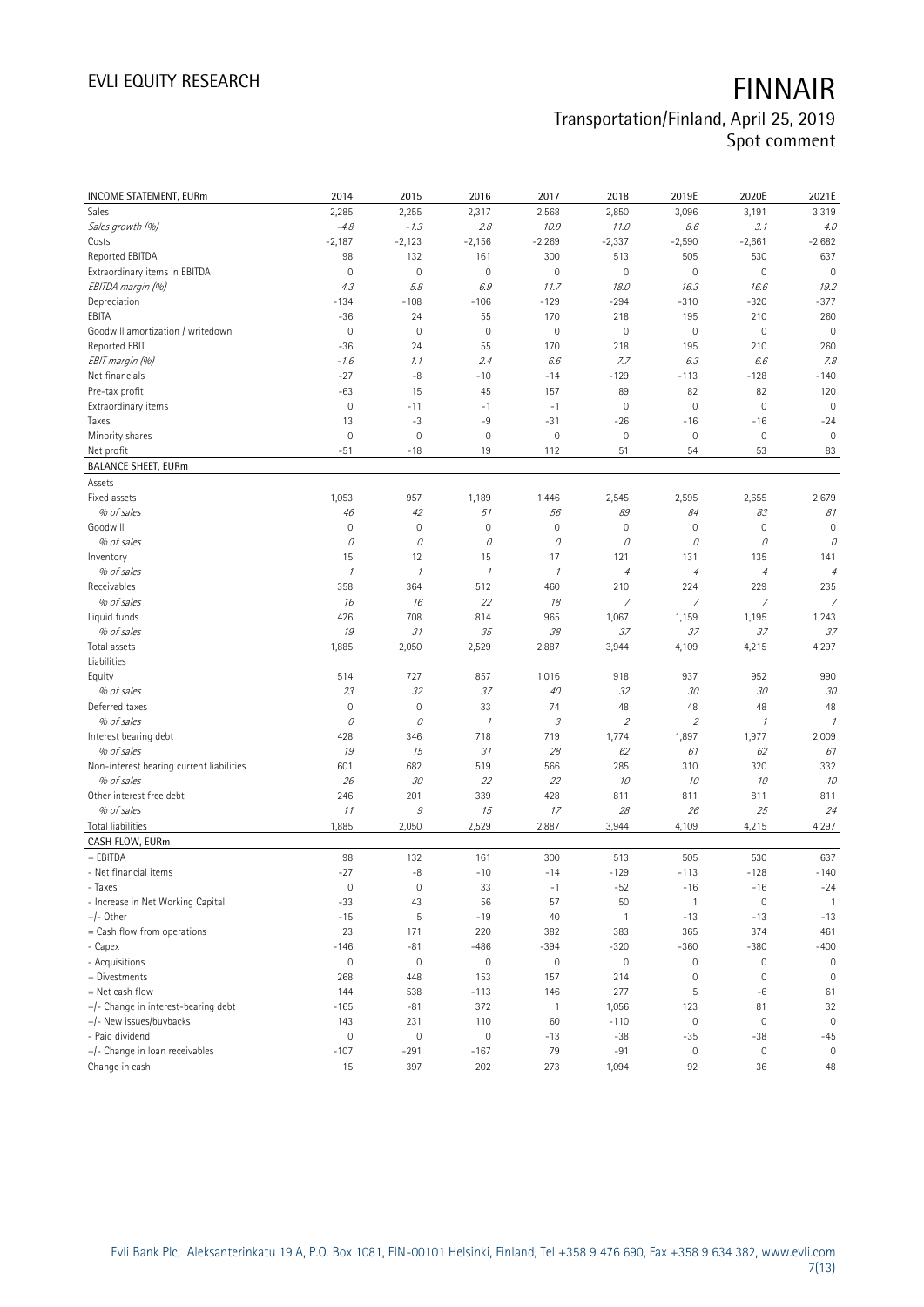| <b>KEY FIGURES</b>                              | 2015                | 2016                | 2017                | 2018         | 2019E               | 2020E           | 2021E        |
|-------------------------------------------------|---------------------|---------------------|---------------------|--------------|---------------------|-----------------|--------------|
| M-cap                                           | 694                 | 516                 | 1,643               | 908          | 1,002               | 1,002           | 1,002        |
| Net debt                                        | $-362$              | $-96$               | $-246$              | 707          | 737                 | 782             | 766          |
| Enterprise value                                | 332                 | 420                 | 1,397               | 1,615        | 1,739               | 1,784           | 1,768        |
| Sales                                           | 2,255               | 2,317               | 2,568               | 2,850        | 3,096               | 3,191           | 3,319        |
| EBITDA                                          | 132                 | 161                 | 300                 | 513          | 505                 | 530             | 637          |
| EBIT                                            | 24                  | 55                  | 170                 | 218          | 195                 | 210             | 260          |
| Pre-tax                                         | 15                  | 45                  | 157                 | 89           | 82                  | 82              | 120          |
| Earnings                                        | $-6$                | 21                  | 113                 | 51           | 54                  | 53              | 83           |
| Book value                                      | 727                 | 857                 | 1,016               | 918          | 937                 | 952             | 990          |
| Valuation multiples                             |                     |                     |                     |              |                     |                 |              |
| EV/sales                                        | 0.1                 | 0.2                 | 0.5                 | 0.6          | 0.6                 | 0.6             | 0.5          |
| EV/EBITDA                                       | 2.5                 | 2.6                 | 4.7                 | 3.2          | 3.4                 | 3.4             | 2.8          |
| EV/EBITA                                        | 14.0                | 7.6                 | 8.2                 | 7.4          | 8.9                 | 8.5             | 6.8          |
| EV/EBIT                                         | 14.0                | 7.6                 | 8.2                 | 7.4          | 8.9                 | 8.5             | 6.8          |
| EV/operating cash flow                          | 1.9                 | 1.9                 | 3.7                 | 4.2          | 3.7                 | 3.6             | 3.0          |
| EV/cash earnings                                | 2.3                 | 2.3                 | 4.7                 | 4.9          | 4.6                 | 4.6             | 3.7          |
| P/E                                             | $-107.2$            | 24.9                | 14.6                | 17.7         | 18.7                | 18.8            | 12.0         |
| P/E excl. goodwill                              | $-107.2$            | 24.9                | 14.6                | 17.7         | 18.7                | 18.8            | 12.0         |
| P/B                                             | 1.0                 | 0.6                 | 1.6                 | 1.0          | 1.1                 | 1.1             | 1.0          |
| P/sales                                         | 0.3                 | 0.2                 | 0.6                 | 0.3          | 0.3                 | 0.3             | 0.3          |
| P/CF                                            | 4.1                 | 2.4                 | 4.3                 | 2.4          | 2.1                 | 2.1             | 1.7          |
| Target EV/EBIT                                  | 0.0                 | 0.0                 | $O.O$               | 0.0          | 9.0                 | 8.6             | 6.9          |
| Target P/E                                      | 0.0                 | 0.0                 | 0.0                 | 0.0          | 19.1                | 19.2            | 12.3         |
| Target P/B                                      | 0.0                 | 0.0                 | 0.0                 | 0.0          | 1.1                 | 1.1             | 1.0          |
| Per share measures                              |                     |                     |                     |              |                     |                 |              |
|                                                 |                     |                     |                     |              |                     |                 |              |
| Number of shares                                |                     |                     |                     |              |                     |                 |              |
|                                                 | 128,136             | 128,136             | 128,136             | 128,136      | 128,136             | 128,136         | 128,136      |
| Number of shares (diluted)<br>EPS               | 128,136             | 128,136             | 128,136             | 128,136      | 128,136             | 128,136<br>0.42 | 128,136      |
|                                                 | $-0.05$<br>$-0.05$  | 0.16<br>0.16        | 0.88<br>0.88        | 0.40<br>0.40 | 0.42<br>0.42        | 0.42            | 0.65<br>0.65 |
| EPS excl. goodwill<br>Cash EPS                  | 1.13                | 1.43                | 2.31                | 2.59         | 2.94                | 3.01            | 3.69         |
| Operating cash flow per share                   | 1.33                | 1.71                | 2.98                | 2.99         | 3.65                | 3.81            | 4.57         |
| Capital employed per share                      | 2.83                | 5.92                | 5.99                | 12.68        | 13.07               | 13.53           | 13.71        |
| Book value per share                            | 5.68                | 6.69                | 7.93                | 7.17         | 7.31                | 7.43            | 7.73         |
|                                                 | 5.68                | 6.69                | 7.93                | 7.17         | 7.31                | 7.43            | 7.73         |
| Book value excl. goodwill<br>Dividend per share | 0.00                | 0.10                | 0.30                | 0.27         | 0.30                | 0.35            | 0.40         |
| Dividend payout ratio, %                        | 0.0                 | 61.7                | 34.1                | 68.6         | 71.6                | 84.1            | 61.5         |
| Dividend yield, %                               | 0.0                 | 2.5                 | 2.3                 | 3.9          | 3.8                 | 4.5             | 5.1          |
|                                                 |                     |                     |                     |              |                     |                 |              |
| Efficiency measures<br>ROE                      | $-1.0$              | 2.6                 | 12.0                | 5.3          | 5.8                 | 5.6             | 8.6          |
| ROCE                                            | 2.4                 | 4.2                 | 10.3                | 9.9          | 7.1                 | 7.3             | 8.8          |
| Financial ratios                                |                     |                     |                     |              |                     |                 |              |
| Capex/sales, %                                  | $-16.3$             | 14.4                | 9.2                 | 3.7          | 11.6                | 11.9            | 12.1         |
| Capex/depreciation excl. goodwill,%             | $-339.6$            | 314.7               | 183.2               | 35.9         | 116.2               | 118.8           | 106.2        |
| Net debt/EBITDA, book-weighted                  | $-2.7$              | $-0.6$              | $-0.8$              | 1.4          | 1.5                 | 1.5             | 1.2          |
| Debt/equity, market-weighted                    | 0.5                 | 1.4                 | 0.4                 | 2.0          | 1.9                 | 2.0             | 2.0          |
| Equity ratio, book-weighted                     | 40.6                | 37.8                | 39.1                | 25.4         | 24.9                | 24.7            | 25.3         |
| Gearing                                         | $-0.50$             | $-0.11$             | $-0.24$             | 0.77         | 0.79                | 0.82            | 0.77         |
| Number of employees, average                    | $\mathbf 0$         | $\mathbf 0$         | $\mathsf{O}\xspace$ | $\mathbf 0$  | $\mathsf{O}\xspace$ | $\mathbf 0$     | $\mathbf 0$  |
| Sales per employee, EUR                         | $\mathbf 0$         | $\mathbf 0$         | $\mathsf{O}\xspace$ | $\mathbf 0$  | $\mathsf{O}\xspace$ | $\mathbf 0$     | $\mathbf 0$  |
| EBIT per employee, EUR                          | $\mathsf{O}\xspace$ | $\mathsf{O}\xspace$ | 0                   | $\mathbf 0$  | $\mathsf{O}\xspace$ | $\mathbf 0$     | $\mathbf 0$  |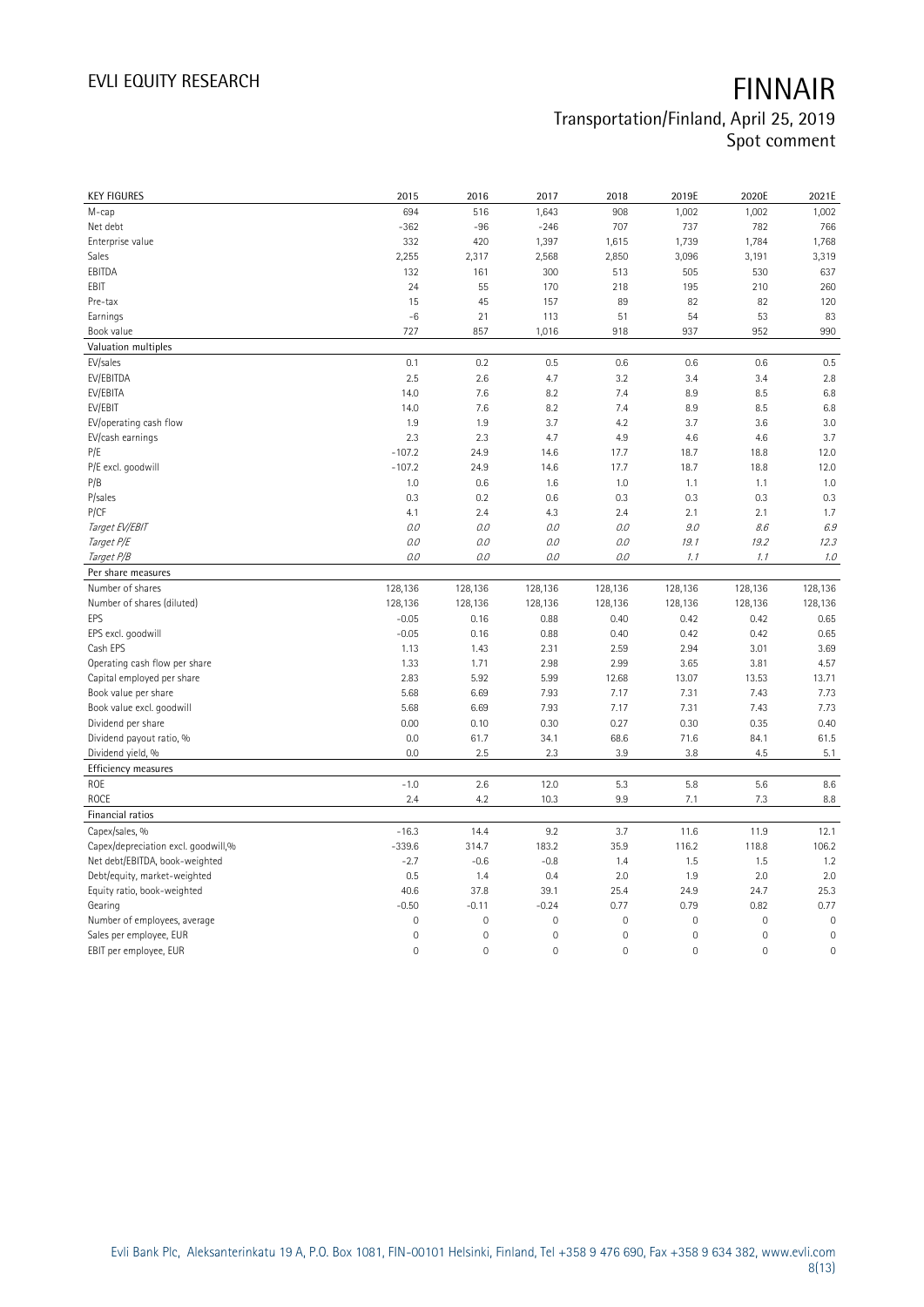COMPANY DESCRIPTION: Finnair is the Finnish flag carrier airline.

INVESTMENT CASE: Finnair has clearly improved its profitability in 2016-2017. Strategy relies on traffic between Asia and Europe with new A350 fleet.

| <b>OWNERSHIP STRUCTURE</b>                 | SHARES      | <b>EURm</b> | 0/0   |
|--------------------------------------------|-------------|-------------|-------|
| Prime Minister's Office                    | 71,515,426  | 559.251     | 55.8% |
| The Local Government Pensions Institution  | 6,250,875   | 48.882      | 4.9%  |
| Tiiviste-Group Oy                          | 2,150,000   | 16.813      | 1.7%  |
| Ilmarinen Mutual Pension Insurance Company | 1,945,000   | 15.210      | 1.5%  |
| The State Pension Fund                     | 1,700,000   | 13.294      | 1.3%  |
| Oy Etra Invest Ab                          | 1,000,000   | 7.820       | 0.8%  |
| Veritas Pension Insurance Company Ltd.     | 818,946     | 6.404       | 0.6%  |
| Laakkonen Mikko Kalervo                    | 740,000     | 5.787       | 0.6%  |
| Finnair Ovi                                | 542,002     | 4.238       | 0.4%  |
| Finnairin Henkilöstörahasto Hr.            | 440,000     | 3.441       | 0.3%  |
| Ten largest                                | 87,102,249  | 681.140     | 68%   |
| Residual                                   | 41,033,866  | 320.885     | 32%   |
| Total                                      | 128,136,115 | 1,002.024   | 100%  |

| <b>EARNINGS CALENDAR</b> |                                            |
|--------------------------|--------------------------------------------|
| July 17, 2019            | Q <sub>2</sub> report                      |
| October 22, 2019         | Q3 report                                  |
|                          |                                            |
|                          |                                            |
| <b>OTHER EVENTS</b>      |                                            |
| March 20, 2018           | AGM                                        |
|                          |                                            |
| COMPANY MISCELLANEOUS    |                                            |
| CEO: Topi Manner         | Tietotie 9, 01053 FINNAIR (VANTAA AIRPORT) |

IR: Mari Reponen

CFO: Pekka Vähähyyppä Tel: +358 9 818 2780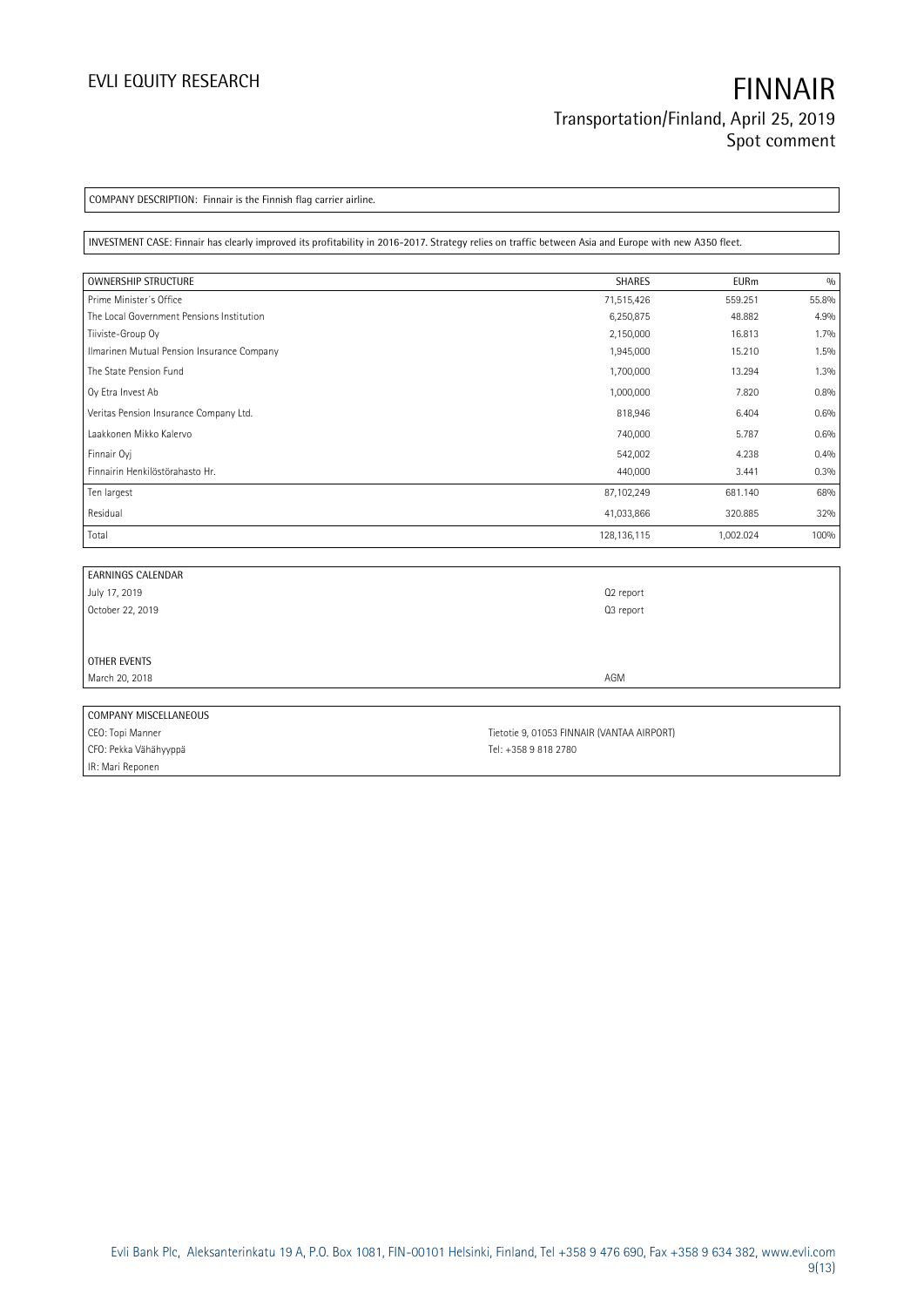### DEFINITIONS

| P/E                                                                              | EPS                                                                |
|----------------------------------------------------------------------------------|--------------------------------------------------------------------|
| Price per share                                                                  | Profit before extraordinary items and taxes                        |
|                                                                                  |                                                                    |
| Earnings per share                                                               | $-$ income taxes $+$ minority interest                             |
|                                                                                  | Number of shares                                                   |
| P/Sales                                                                          | <b>DPS</b>                                                         |
| Market cap                                                                       | Dividend for the financial period per share                        |
| Sales                                                                            |                                                                    |
|                                                                                  |                                                                    |
| P/BV                                                                             | <b>CEPS</b>                                                        |
| Price per share                                                                  | Gross cash flow from operations                                    |
| Shareholders' equity + taxed provisions per share                                | Number of shares                                                   |
|                                                                                  |                                                                    |
| P/CF                                                                             | EV/Share                                                           |
| Price per share                                                                  | Enterprise value                                                   |
| Operating cash flow per share                                                    | Number of shares                                                   |
|                                                                                  |                                                                    |
| EV (Enterprise value)                                                            | Sales/Share                                                        |
| Market cap + net $debt$ + minority interest at market value                      | Sales                                                              |
| - share of associated companies at market value                                  | Number of shares                                                   |
|                                                                                  |                                                                    |
| Net debt                                                                         | EBITDA/Share                                                       |
| Interest bearing debt - financial assets                                         | Earnings before interest, tax, depreciation and amortisation       |
|                                                                                  | Number of shares                                                   |
|                                                                                  |                                                                    |
| EV/Sales                                                                         | EBIT/Share                                                         |
| Enterprise value                                                                 | Operating profit                                                   |
| <b>Sales</b>                                                                     | Number of shares                                                   |
|                                                                                  |                                                                    |
| EV/EBITDA                                                                        | EAFI/Share                                                         |
| Enterprise value                                                                 | Pretax profit                                                      |
| Earnings before interest, tax, depreciation and amortisation                     | Number of shares                                                   |
|                                                                                  |                                                                    |
| EV/EBIT<br>Enterprise value                                                      | Capital employed/Share<br>Total assets - non interest bearing debt |
|                                                                                  |                                                                    |
| Operating profit                                                                 | Number of shares                                                   |
|                                                                                  | Total assets                                                       |
| Div yield, %<br>Dividend per share                                               | <b>Balance sheet total</b>                                         |
| Price per share                                                                  |                                                                    |
|                                                                                  |                                                                    |
| Payout ratio, %                                                                  | Interest coverage (x)                                              |
| Total dividends                                                                  | Operating profit                                                   |
| Earnings before extraordinary items and taxes - income taxes + minority interest | Financial items                                                    |
|                                                                                  |                                                                    |
| Net cash/Share                                                                   | Asset turnover (x)                                                 |
| Financial assets - interest bearing debt                                         | Turnover                                                           |
| Number of shares                                                                 | Balance sheet total (average)                                      |
|                                                                                  |                                                                    |
| ROA, %                                                                           | Debt/Equity, %                                                     |
| Operating profit + financial income + extraordinary items                        | Interest bearing debt                                              |
| Balance sheet total - interest free short term debt                              | Shareholders' equity + minority interest + taxed provisions        |
| - long term advances received and accounts payable (average)                     |                                                                    |
|                                                                                  |                                                                    |
| ROCE, %                                                                          | Equity ratio, %                                                    |
| Profit before extraordinary items + interest expenses + other financial costs    | Shareholders' equity + minority interest + taxed provisions        |
| Balance sheet total - non interest bearing debt (average)                        | Total assets - interest free loans                                 |
|                                                                                  |                                                                    |
| ROE, %                                                                           | CAGR, %                                                            |
| Profit before extraordinary items and taxes - income taxes                       | Cumulative annual growth rate $=$ Average growth per year          |
| Shareholders' equity + minority interest + taxed provisions (average)            |                                                                    |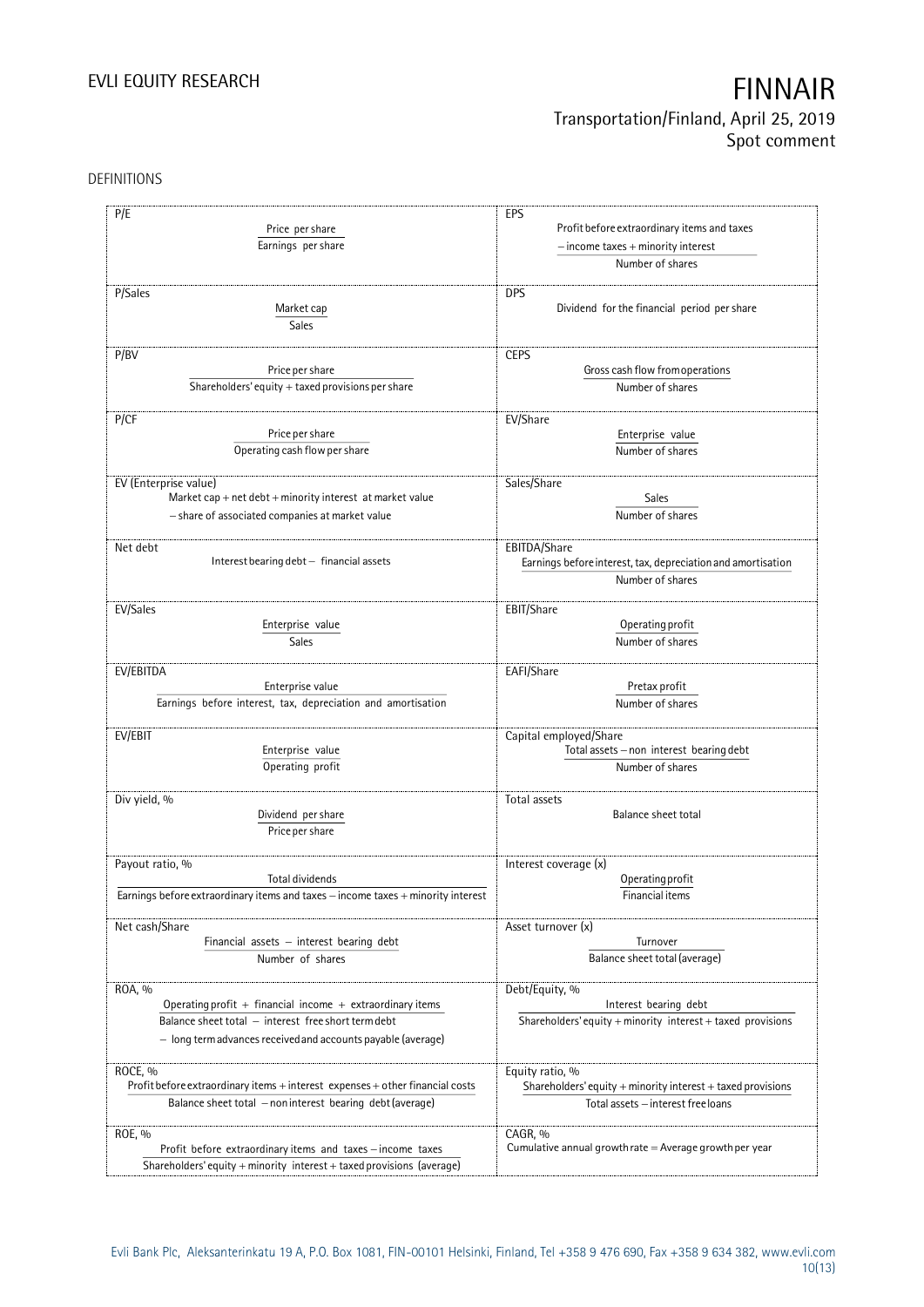#### Important Disclosures

Evli Research Partners Plc ("ERP") uses 12-month target prices. Target prices are defined by utilizing analytical techniques based on financial theory including (but not limited to) discounted cash flow analysis and comparative valuation. The selection of valuation methods depends on different circumstances. Target prices may be altered on the basis of new information coming to light in the underlying company or changes in interest rates, changes in foreign exchange rates, other securities prices or market indices or outlook for the aforementioned factors or other factors that may change the conditions of financial markets. Recommendations and changes by analysts are available at <https://research.evli.com/JasperAllModels.action?authParam=key;461&authParam=x;G3rNagWrtf7K&authType=3> Investment recommendations are defined as follows: Target price compared to share price Recommendation<br>  $\leq -10\%$  $\langle 5, 10, 10 \rangle$  SELL<br> $\langle -10, 10, 10 \rangle$  SELL  $-10 - (+10) \%$  HOL<br>  $> 10 \%$  RIJY  $> 10\%$ ERP's investment recommendation of the analyzed company is updated at least 2 timer per year. 60% 53% 50% 39% 40% 30% 20% 8% 10%  $0%$ Sell Hold Buy

The graph above shows the distribution of ERP's recommendations of companies under coverage in 1st of February 2019. If recommendation is not given, it is not mentioned here.

#### Name(s) of the analyst(s): Rissanen

This research report has been prepared by Evli Research Partners Plc ("ERP" or "Evli Research"). ERP is a subsidiary of Evli Bank Plc. Production of the investment recommendation has been concluded on [25.04.2019, 7:30]. This report has been published on [25.04.2019, 8:15].

None of the analysts contributing to this report, persons under their guardianship or corporations under their control have a position in the shares of the company or related securities.

The date and time for any price of financial instruments mentioned in the recommendation refer to the previous trading day's closing price(s) unless otherwise stated in the report.

Each analyst responsible for the content of this report assures that the expressed views accurately reflect the personal views of each analyst on the covered companies and securities. Each analyst assures that (s)he has not been, nor are or will be, receiving direct or indirect compensation related to the specific recommendations or views contained in this report.

Companies in the Evli Group, affiliates or staff of companies in the Evli Group, may perform services for, solicit business from, hold long or short positions in, or otherwise be interested in the investments (including derivatives) of any company mentioned in the publication or report.

Neither ERP nor any company within the Evli Group have managed or co-managed a public offering of the company's securities during the last 12 months prior to, received compensation for investment banking services from the company during the last 12 months prior to the publication of the research report.

ERP has signed an agreement with the issuer of the financial instruments mentioned in the recommendation, which includes production of research reports. This assignment has a limited economic and financial impact on ERP and/or Evli. Under the assignment ERP performs services including, but not limited to, arranging investor meetings or –events, investor relations communication advisory and production of research material.

ERP or another company within the Evli Group does not have an agreement with the company to perform market making or liquidity providing services.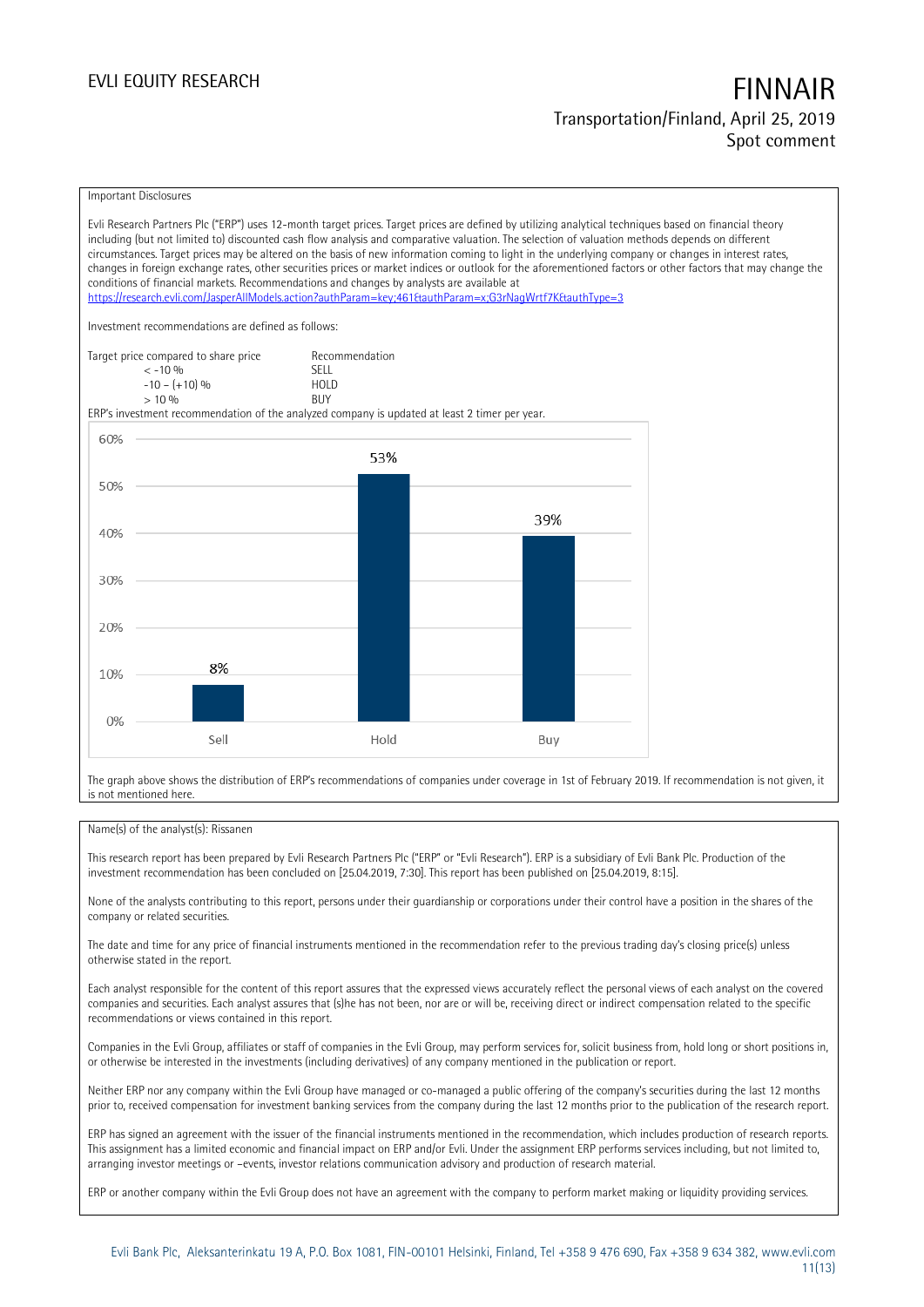For the prevention and avoidance of conflicts of interests with respect to this report, there is an information barrier (Chinese wall) between Investment Research and Corporate Finance units concerning unpublished investment banking services to the company. The remuneration of the analyst(s) is not tied directly or indirectly to investment banking transactions or other services performed by Evli Bank Plc or any company within Evli Group.

This report has not been disclosed to the company prior to its dissemination.

This report is provided and intended for informational purposes only and may not be used or considered under any circumstances as an offer to sell or buy any securities or as advice to trade any securities.

This report is based on sources ERP considers to be correct and reliable. The sources include information providers Reuters and Bloomberg, stock-exchange releases from the companies and other company news, Statistics Finland and articles in newspapers and magazines. However, ERP does not guarantee the materialization, correctness, accuracy or completeness of the information, opinions, estimates or forecasts expressed or implied in the report. In addition, circumstantial changes may have an influence on opinions and estimates presented in this report. The opinions and estimates presented are valid at the moment of their publication and they can be changed without a separate announcement. Neither ERP nor any company within the Evli Group are responsible for amending, correcting or updating any information, opinions or estimates contained in this report. Neither ERP nor any company within the Evli Group will compensate any direct or consequential loss caused by or derived from the use of the information represented in this publication.

All information published in this report is for the original recipient's private and internal use only. ERP reserves all rights to the report. No part of this publication may be reproduced or transmitted in any form or by any means, electronic, mechanical, photocopying, recording or otherwise, or stored in any retrieval system of any nature, without the written permission of ERP.

This report or its copy may not be published or distributed in Australia, Canada, Hong Kong, Japan, New Zealand, Singapore or South Africa. The publication or distribution of this report in certain other jurisdictions may also be restricted by law. Persons into whose possession this report comes are required to inform themselves about and to observe any such restrictions.

Evli Bank Plc is not registered as a broker-dealer with the U. S. Securities and Exchange Commission ("SEC"), and it and its analysts are not subject to SEC rules on securities analysts' certification as to the currency of their views reflected in the research report. Evli Bank is not a member of the Financial Industry Regulatory Authority ("FINRA"). It and its securities analysts are not subject to FINRA's rules on Communications with the Public and Research Analysts and Research Reports and the attendant requirements for fairness, balance and disclosure of potential conflicts of interest. This research report is only being offered in U.S. by Auerbach Grayson & Company, LLC (Auerbach Grayson) to Major U.S. Institutional Investors and is not available to, and should not be used by, any U.S. person or entity that is not a Major U.S. Institutional Investor. Auerbach Grayson is a broker-dealer registered with the U.S. Securities and Exchange Commission and is a member of the FINRA. U.S. entities seeking more information about any of the issuers or securities discussed in this report should contact Auerbach Grayson. The securities of non-U.S. issuers may not be registered with or subject to SEC reporting and other requirements.

ERP is not a supervised entity but its parent company Evli Bank Plc is supervised by the Finnish Financial Supervision Authority.